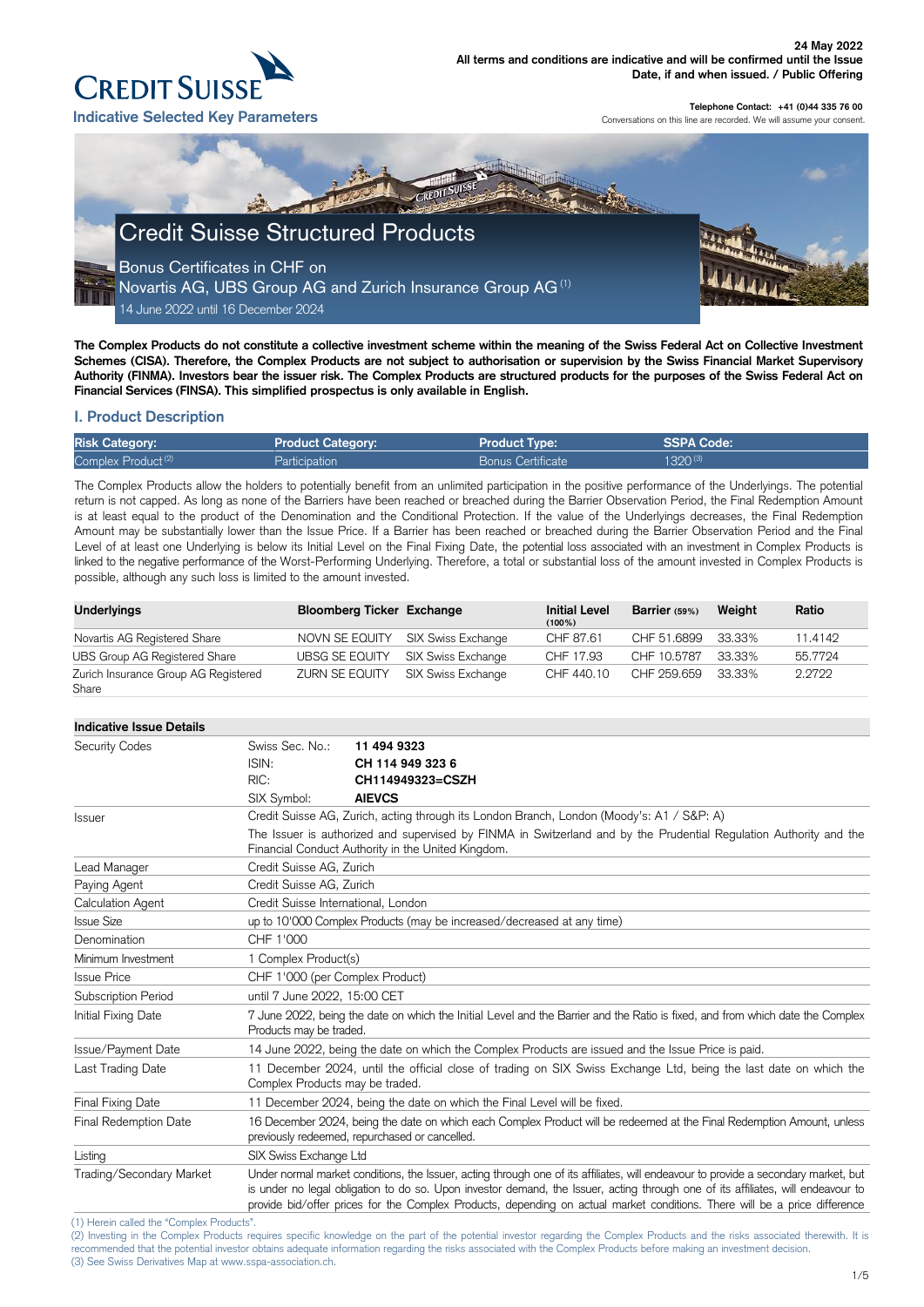|                                                   | between bid and offer prices (spread). The Complex Products are traded in units and are booked accordingly. Indicative<br>trading prices may be obtained on Reuters and Bloomberg.                                                                                                                                                                                                                                                                                                                                                                                                                                                                                                                                                                                     |
|---------------------------------------------------|------------------------------------------------------------------------------------------------------------------------------------------------------------------------------------------------------------------------------------------------------------------------------------------------------------------------------------------------------------------------------------------------------------------------------------------------------------------------------------------------------------------------------------------------------------------------------------------------------------------------------------------------------------------------------------------------------------------------------------------------------------------------|
| Minimum Trading Lot /<br>Subscription Amount      | 1 Complex Product(s)                                                                                                                                                                                                                                                                                                                                                                                                                                                                                                                                                                                                                                                                                                                                                   |
| Clearing                                          | SIX SIS Ltd, Euroclear S.A., Clearstream Banking                                                                                                                                                                                                                                                                                                                                                                                                                                                                                                                                                                                                                                                                                                                       |
| Form                                              | <b>Uncertificated Securities</b>                                                                                                                                                                                                                                                                                                                                                                                                                                                                                                                                                                                                                                                                                                                                       |
| Governing Law/Jurisdiction                        | Swiss Law/Courts of Zurich 1                                                                                                                                                                                                                                                                                                                                                                                                                                                                                                                                                                                                                                                                                                                                           |
| Publication                                       | Any amendment to the Complex Products will be published on www.credit-suisse.com/derivatives.                                                                                                                                                                                                                                                                                                                                                                                                                                                                                                                                                                                                                                                                          |
| Countries for Public Offering                     | Switzerland                                                                                                                                                                                                                                                                                                                                                                                                                                                                                                                                                                                                                                                                                                                                                            |
| Main Sales and Offering<br>Restrictions           | U.S.A., U.S. Persons, Singapore, European Economic Area, Hong Kong, United Kingdom, Kingdom of Bahrain<br>Further information as well as a non-exhaustive list of additional sales and offering restrictions are available in the Base<br>Prospectus for the issuance of Participation Products of Credit Suisse AG dated 18 June 2021 on www.credit-<br>suisse.com/derivatives under "Base Prospectuses".                                                                                                                                                                                                                                                                                                                                                             |
|                                                   | General: Except as set out in the documentation, no action has been or will be taken that would permit a public offering<br>of Complex Products or possession or distribution of any offering material in relation to Complex Products in any<br>jurisdiction where action for that purpose is required. No offers, sales, deliveries or transfers of Complex Products or the<br>Underlying(s) (if any) to be delivered upon redemption of the Complex Products, or distribution of any offering material<br>relating to Complex Products, may be made in or from any jurisdiction except in circumstances which will result in<br>compliance with any applicable laws and regulations and will not impose any obligations on the Issuer or the relevant<br>dealer(s). |
| <b>Indicative Redemption</b>                      |                                                                                                                                                                                                                                                                                                                                                                                                                                                                                                                                                                                                                                                                                                                                                                        |
| <b>Final Redemption Amount</b>                    | (i) If no Barrier Event has occurred, a cash amount equal to the Denomination multiplied by the greater of (a) the<br>Conditional Protection and (b) the sum of (x) the number one (100%) and (y) the Participation multiplied by the<br>difference between (A) the Final Basket Level and (B) the number one (100%), calculated by the Calculation Agent<br>in accordance with the following formula:                                                                                                                                                                                                                                                                                                                                                                 |
|                                                   | Denomination x max [Conditional Protection; 100% + Participation x (Final Basket Level - 1)]; or                                                                                                                                                                                                                                                                                                                                                                                                                                                                                                                                                                                                                                                                       |
|                                                   | (ii) If a Barrier Event has occurred, the number of Worst-Performing Underlyings specified in the Ratio of the Worst-<br>Performing Underlying. Fractions will not be cumulated and will be paid in cash (based on the Final Level of the Worst-<br>Performing Underlying). In this case, the investor will have to bear the usual transaction fees, based on the Initial Level of the<br>Worst-Performing Underlying.                                                                                                                                                                                                                                                                                                                                                 |
| <b>Conditional Protection</b>                     | 123%                                                                                                                                                                                                                                                                                                                                                                                                                                                                                                                                                                                                                                                                                                                                                                   |
| Participation                                     | 100%                                                                                                                                                                                                                                                                                                                                                                                                                                                                                                                                                                                                                                                                                                                                                                   |
| Settlement Type                                   | physical settlement or cash settlement.                                                                                                                                                                                                                                                                                                                                                                                                                                                                                                                                                                                                                                                                                                                                |
| Ratio                                             | with respect to each Underlying, the number of Underlying(s) per Complex Product based on the Initial Level of such<br>Underlying.                                                                                                                                                                                                                                                                                                                                                                                                                                                                                                                                                                                                                                     |
| Worst-Performing Underlying                       | out of all the Underlyings, the Underlying in respect of which its Final Level divided by its Initial Level results in the lowest<br>value.                                                                                                                                                                                                                                                                                                                                                                                                                                                                                                                                                                                                                            |
| <b>Initial Level</b>                              | with respect to each Underlying, 100% of its level at the Valuation Time on the Initial Fixing Date.                                                                                                                                                                                                                                                                                                                                                                                                                                                                                                                                                                                                                                                                   |
| <b>Final Level</b>                                | with respect to each Underlying, 100% of its level at the Valuation Time on the Final Fixing Date.                                                                                                                                                                                                                                                                                                                                                                                                                                                                                                                                                                                                                                                                     |
| <b>Valuation Time</b>                             | with respect to each Underlying, its scheduled closing time.                                                                                                                                                                                                                                                                                                                                                                                                                                                                                                                                                                                                                                                                                                           |
| <b>Basket Level</b>                               | at any time $(t)$ on any day, the sum of the product (calculated for each Underlying $(i)$ ) of (a) the ratio of the level of each<br>Underlying (i) at such time (t) on such day, divided by such Underlying's Initial Level and (b) such Underlying's Weight,<br>i.e.:                                                                                                                                                                                                                                                                                                                                                                                                                                                                                               |
|                                                   | $\sum_{i}^{n} \frac{\text{Level}_i^{\text{t}}}{\text{Initial Level}_i} \times \text{Weight}_i$                                                                                                                                                                                                                                                                                                                                                                                                                                                                                                                                                                                                                                                                         |
|                                                   | where, $n =$ the total number of Underlyings.                                                                                                                                                                                                                                                                                                                                                                                                                                                                                                                                                                                                                                                                                                                          |
| <b>Initial Basket Level</b><br>Final Basket Level | the Basket Level on the Initial Fixing Date, i.e., 100%, which is based on the Initial Level of each Underlying.<br>the Basket Level on the Final Fixing Date, which will be based on the Final Level of each Underlying.                                                                                                                                                                                                                                                                                                                                                                                                                                                                                                                                              |
| Weight                                            | with respect to each Underlying, the relevant Weight specified in the table above.                                                                                                                                                                                                                                                                                                                                                                                                                                                                                                                                                                                                                                                                                     |
| <b>Barrier</b>                                    | with respect to each Underlying, 59% of its Initial Level.                                                                                                                                                                                                                                                                                                                                                                                                                                                                                                                                                                                                                                                                                                             |
| <b>Barrier Event</b>                              | if the level of any Underlying at any time (observed continuously) on any Barrier Observation Date is at or below its<br>Barrier.                                                                                                                                                                                                                                                                                                                                                                                                                                                                                                                                                                                                                                      |
| <b>Barrier Observation Dates</b>                  | each exchange business day during the Barrier Observation Period.                                                                                                                                                                                                                                                                                                                                                                                                                                                                                                                                                                                                                                                                                                      |
| <b>Barrier Observation Period</b>                 | from and excluding the Initial Fixing Date to and including the Final Fixing Date.                                                                                                                                                                                                                                                                                                                                                                                                                                                                                                                                                                                                                                                                                     |

## Distribution Fee up to 0.70% p.a. (in percent of the Denomination and included in the Issue Price)

## **Swiss Taxation (Indicative)**

The following statements and discussions of certain Swiss tax considerations relevant to the purchase, ownership and disposition of the Complex Products are of a general nature only and do not address all potential tax consequences of an investment in the Complex Product under Swiss law. This summary is based on treaties, laws, regulations, rulings and decisions currently in effect, all of which are subject to change. It does not address the tax consequences of the Complex Products in any jurisdiction other than Switzerland.

Tax treatment depends on the individual tax situation of each investor and may be subject to change.

Potential investors will, therefore, need to consult their own tax advisors to determine the special tax consequences of the purchase, ownership and sale or other disposition of a Complex Product. In particular, the precise tax treatment of a holder of a Complex Product needs to be determined with reference to the applicable law and practice at the relevant time.

The investors shall be liable for all current and future taxes and duties as a consequence of an investment in Complex Products. The income tax treatment as depicted below is applicable to individual persons with tax residence in Switzerland and private assets. Withholding tax and stamp taxes are applicable to all investors; however, specific rules apply with respect to certain types of investors and transactions.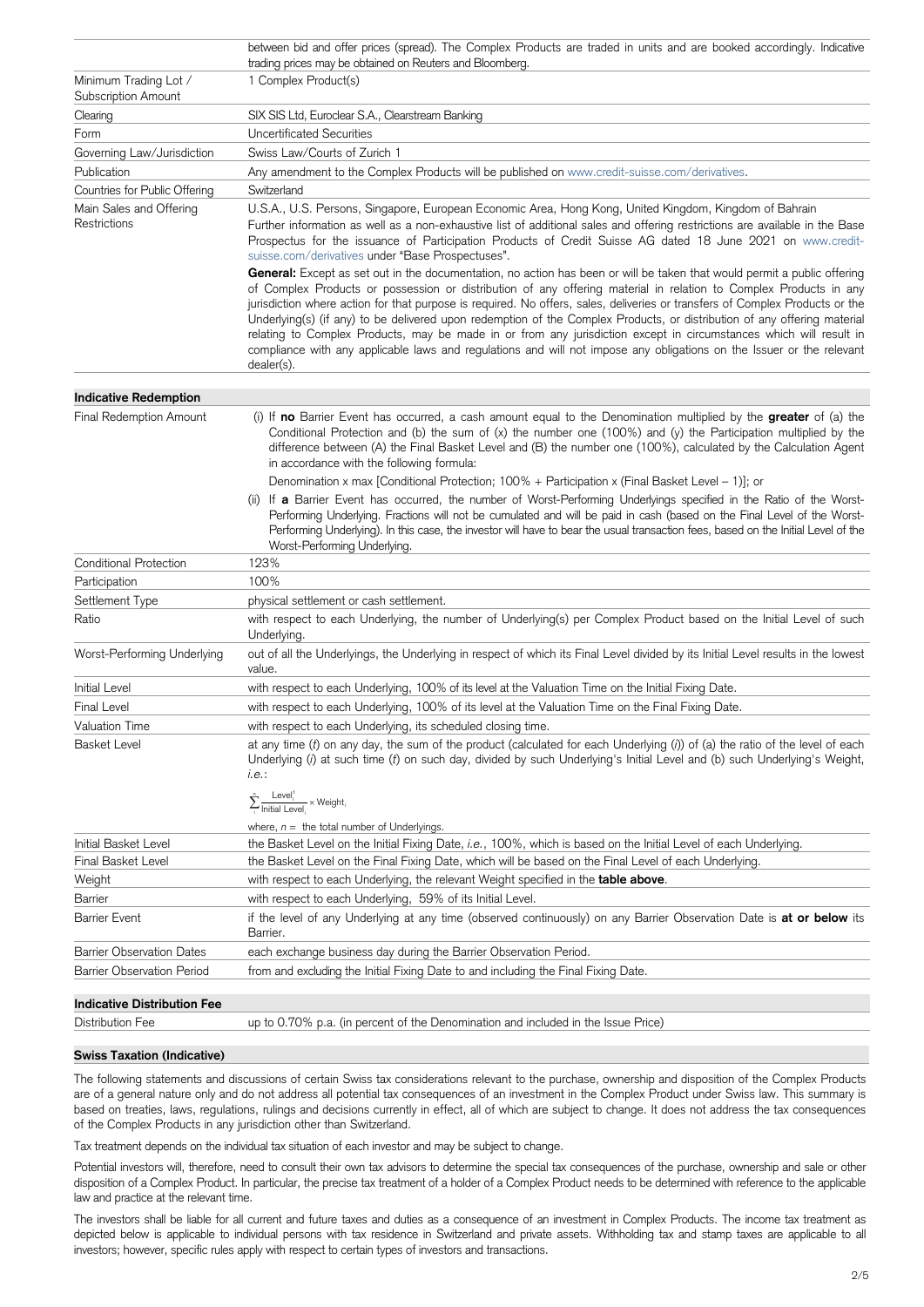No Swiss withholding tax (*Verrechnungssteuer*).

Secondary market transactions are subject to securities transfer stamp tax (0.15%) for Swiss resident investors. [TK-Code 22]

The delivery of the Worst-Performing Underlying, if any, is subject to securities transfer stamp tax at a rate of up to 0.15% in case of Underlying(s) issued by a Swiss issuer and of up to 0.30% in case of Underlying(s) issued by a non-Swiss issuer, provided, in both cases, that a Swiss securities dealer for purposes of securities transfer stamp tax, such as a Swiss bank, is involved as a party or an intermediary in the transaction and no exemption applies. The securities transfer stamp tax is based on the Initial Level of the Worst-Performing Underlying.

The difference between the Denomination (100%) and its present value (bondfloor = 99.05%, IRR = 0.38%) is subject to income tax for Swiss resident private investors.

The Complex Products classify as transparent products with a predominant one-time interest payment, IUP (Intérêt Unique Prédominant).

## **Withholding Tax**

Investors in this Complex Product should note that payments under this Complex Product may be subject to withholding taxes (including, but not limited to, United States withholding taxes imposed pursuant to FATCA (as defined in the Base Prospectus) or Section 871(m) of the US Internal Revenue Code of 1986, as amended). Any payments due under this Complex Product shall be paid net of such tax. Please refer to the Terms and Conditions and the Base Prospectus for further detail. In the event that any withholding taxes are applicable to any amount payable under this Complex Product, the Issuer shall not be obligated to pay additional amounts in connection with any amounts so withheld.

## **The Issuer expressly disclaims all liability in respect of any tax implications.**

## **II. Profit and Loss Prospects**

## **Profit Prospects**

The Complex Products allow the holders to potentially benefit from an unlimited participation in the positive performance of the Underlyings. The potential return is not capped. As long as none of the Barriers have been reached or breached during the Barrier Observation Period, the Final Redemption Amount is at least equal to the product of the Denomination and the Conditional Protection.

#### **Loss Prospects**

If the value of the Underlyings decreases, the Final Redemption Amount may be substantially lower than the Issue Price. If a Barrier has been reached or breached during the Barrier Observation Period and the Final Level of at least one Underlying is below its Initial Level on the Final Fixing Date, the potential loss associated with an investment in Complex Products is linked to the negative performance of the Worst-Performing Underlying. Therefore, a total or substantial loss of the amount invested in Complex Products is possible, although any such loss is limited to the amount invested.

## **Calculation Examples of the Final Redemption Amount**

| Any Barrier reached or breached<br>during the Barrier Observation Period? | Performance of the <b>Basket</b><br>on the Final Fixing Date: | Performance of the Worst-Performing<br><b>Underlying</b> on the Final Fixing Date: | <b>Final Redemption Amount</b><br>per Complex Product:                                             |
|---------------------------------------------------------------------------|---------------------------------------------------------------|------------------------------------------------------------------------------------|----------------------------------------------------------------------------------------------------|
| <b>No</b>                                                                 | $+40%$                                                        | Not relevant                                                                       | CHF 1'400 (participation in the positive performance<br>of the Basket)                             |
| No                                                                        | - 10%                                                         | Not relevant                                                                       | CHF 1'230 (the Conditional Protection)                                                             |
| <b>Yes</b>                                                                | Not relevant                                                  | $+5%$                                                                              | Delivery of the number of Underlying(s) stated in the<br>Ratio of the Worst-Performing Underlying. |
| <b>Yes</b>                                                                | Not relevant                                                  | $-70%$                                                                             | Delivery of the number of Underlying(s) stated in the<br>Ratio of the Worst-Performing Underlying. |

*This table shows exemplary redemption scenarios regarding the Final Redemption Amount as per the Final Redemption Date for illustrative purposes only and does not constitute a price indication for the Complex Products or the Underlyings. During the term of the Complex Products, additional risks and other factors may influence the market value of the Complex Products. As a consequence, the pricing in the secondary market may differ significantly from the above table.*

# **III. Important Risks for Investors**

#### **Important Risks**

## Issuer Risk

Investors bear the Issuer risk. The Complex Products' retention of value is dependent not only on the development of the value of the Underlying(s), but also on the creditworthiness of Credit Suisse AG, which may change over the term of the Complex Products. Furthermore, the Issuer's ability to fulfill its obligations under the Complex Products may be affected by certain other factors, including liquidity risks, market risks, credit risks, cross-border and foreign exchange risks, operational risks, legal and regulatory risks and competition risks.

The Complex Products are direct, unconditional, unsecured and unsubordinated obligations of Credit Suisse AG and are not covered by any compensation or insurance scheme (such as a bank deposit protection scheme). If Credit Suisse AG were to become insolvent, claims of investors in Complex Products would rank equally in right of payment with all other unsecured and unsubordinated obligations of Credit Suisse AG, except such obligations given priority by law. In such a case, investors in Complex Products may suffer a loss of all or a portion of their investment therein, irrespective of any favourable development of the other value determining factors, such as the performance of the Underlying(s).

**Credit Suisse AG is licensed as a bank pursuant to the Swiss Federal Act on Banks and Saving Banks and as a security dealer pursuant to the Swiss Federal Act on Stock Exchanges and Securities Trading and is subject to supervision by the FINMA. Credit Suisse AG London Branch is authorised and regulated by FINMA in Switzerland, authorised by the Prudential Regulation Authority, is subject to regulation by the Financial Conduct Authority and limited regulation by the Prudential Regulation Authority. Details about the extent of our regulation by the Prudential Regulation Authority are available from the Issuer on request.**

#### Product Risk

Complex Products involve substantial risks and potential investors must have the knowledge and experience necessary to enable them to evaluate the risks and merits of an investment in Complex Products.

#### Prospective investors should:

- ensure that they understand the nature of the risks posed by, and the extent of their exposure under, the Complex Products;
- make all pertinent inquiries they deem necessary without relying on the Issuer or any of its affiliates or officers or employees;
- consider the suitability of the Complex Products as an investment in light of their own circumstances, investment objectives, tax position and financial condition;
- consider carefully all the information set forth in the legally binding Terms and Conditions as well as all other sections of the Prospectus (including any documents incorporated by reference therein);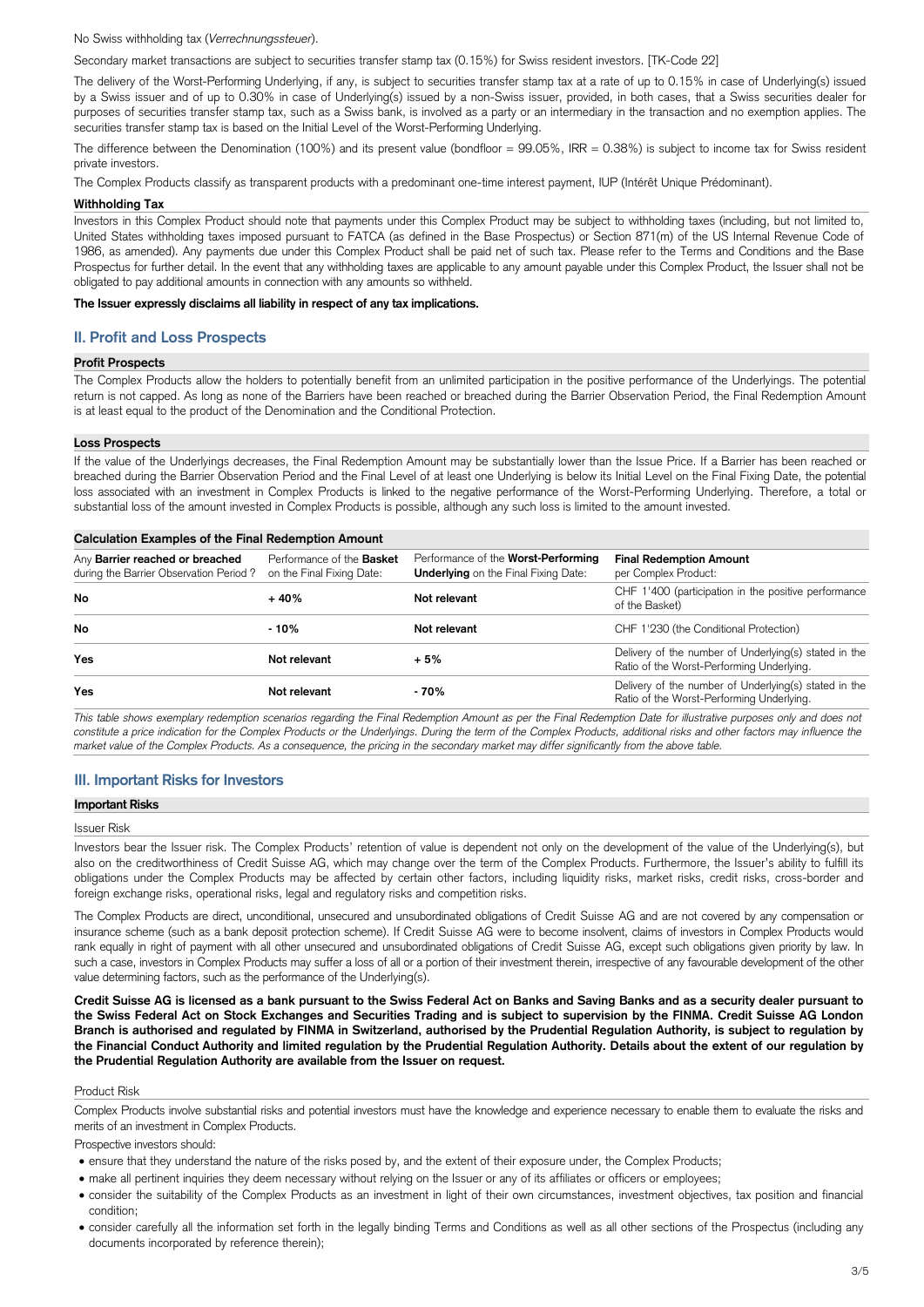• consult their own legal, tax, accounting, financial and other professional advisors to assist them determining the suitability of Complex Products for them as an investment.

## Risk of Total Loss

Complex Products involve a high degree of risk, and prospective investors in Complex Products should recognise that Complex Products may under certain circumstances have a redemption value of zero. Prospective investors in Complex Products should therefore be prepared to sustain a partial or total loss of the amount of their investment therein.

## Complex Products are unsecured obligations

Complex Products are direct, unconditional, unsecured and unsubordinated obligations of Credit Suisse AG and are not covered by any compensation or insurance scheme (such as a bank deposit protection scheme). If Credit Suisse AG were to become insolvent, claims of investors in Complex Products would rank equally in right of payment with all other unsecured and unsubordinated obligations of Credit Suisse AG, except such obligations given priority by law. In such a case, investors in Complex Products may suffer a loss of all or a portion of their investment therein, irrespective of any favourable development of the other value determining factors, such as the performance of the Underlyings.

## Unpredictable Market Value of the Complex Products

The market value of, and expected return on, Complex Products may be influenced by a number of factors, some or all of which may be unpredictable (and which may offset or magnify each other), such as (i) supply and demand for Complex Products, (ii) the value and volatility of the Underlyings, (iii) economic, financial, political and regulatory or judicial events that affect Credit Suisse AG, the Underlyings or financial markets generally, (iv) interest and yield rates in the market generally, (v) the time remaining until the Final Redemption Date, (vi) the difference between the level of any Underlying and the relevant threshold, (vii) Credit Suisse AG's creditworthiness and (viii) dividend payments on the Underlyings, if any.

## Trading Market for Complex Products

The trading market for Complex Products may be limited, or may never develop at all, which may adversely impact the market value of such Complex Products or the ability of a holder thereof to sell such Complex Products.

#### Exposure to the Performance of the Underlyings

Complex Products represent an investment linked to the performance of the Underlyings and potential investors should note that any amount payable, or other benefit to be received, under Complex Products will depend upon the performance of the Underlyings. Potential investors in Complex Products should be familiar with the behaviour of the Underlyings and thoroughly understand how the performance of the Underlyings may affect payments (or any other benefit to be received) under, or the market value of, Complex Products. The past performance of the Underlyings is not indicative of future performance. The market value of a Complex Product may be adversely affected by postponement or alternative provisions for the valuation of the level of any Underlying.

Any information regarding the Underlying(s) contained in this document consists only of a summary of certain publicly available information. Any such information does not purport to be a complete summary of all material information about such Underlying(s) contained in the relevant publicly available

## Exchange Rate Risks

The settlement currency may not be the currency of the home jurisdiction of the investor in the Complex Products. Therefore, fluctuations in exchange rates may adversely affect the market value of a Complex Product or the value of the Underlyings.

#### Broad Discretionary Authority of the Calculation Agent

The Calculation Agent has broad discretionary authority to make various determinations and adjustments under Complex Products, any of which may have an adverse effect on the market value thereof or amounts payable or other benefits to be received thereunder. Any such discretion exercised by, or any calculation made by, the Calculation Agent (in the absence of manifest error) shall be binding on the Issuer and all holders of the Complex Products.

#### Further Product Specific Risks

Investors in the Complex Products should be aware that an investment therein may result in a loss upon redemption if a Barrier Event has occurred and the Final Level of at least one Underlying is below its Initial Level. Consequently, the potential loss associated with an investment in the Complex Products is linked to the negative performance of the Worst-Performing Underlying, which is the Underlying with the worst performance out of all Underlyings, and investors therein should be prepared to sustain a partial or total loss of their investment.

This risk disclosure notice cannot disclose all the risks. Therefore, potential investors in Complex Products should consult the latest version of the 'Risks Involved in Trading Financial Instruments' risk disclosure brochure (the 'Risk Disclosure Brochure') and the Prospectus of which the Terms and Conditions of the Complex Products form a part.

The latest version of the Risk Disclosure Brochure can be obtained, free of charge, from the head office of Credit Suisse AG in Zurich, by calling +41 44 333 2144 or via facsimile no: +41 44 333 8403, or accessed via Internet at the Swiss Bankers Association's website: www.swissbanking.org (under the following path: [www.swissbanking.org/en/services/library/guidelines\)](http://www.swissbanking.org/en/services/library/guidelines).

#### **Important Notices**

By investing in the Complex Products, an investor acknowledges having read and understood the following terms:

information. The Issuer only accepts responsibility for accurately reproducing such information contained in publicly available information. Otherwise neither the Issuer nor any of its affiliates accept further or other responsibility or make any representation or warranty (express or implied) in respect of such information.

The Issuer is acting solely as an arm's length contractual counterparty and neither the Issuer nor any affiliate is acting as the financial advisor or fiduciary of any potential investor in the Complex Products unless it has agreed to do so in writing.

The information and views contained herein are those of the Issuer and/or are derived from sources believed to be reliable. This document is not the result of a financial analysis and, therefore, is not subject to the 'Directives on the Independence of Financial Research' issued by the Swiss Bankers Association. The contents of this document therefore do not fulfil the legal requirements for the independence of financial analyses and there is no restriction on trading prior to publication of financial research.

**In connection with this Complex Product, the Issuer and/or its affiliates may pay to third parties, including affiliates, remunerations (distribution fee) that may be factored into the terms of this Complex Product. The Issuer and/or its affiliates may also offer such remunerations to third parties in the form of a discount on the price of the product. Receipt or potential receipt of such remunerations may lead to a conflict of interests. Internal revenue allocation may lead to a similar effect. Further information can be found under "Product Description". Finally, third parties or the investor's bank may impose a commission/brokerage fee in connection with the purchase/sale of or subscription to the Complex Product. Investors in the Complex Product may request further information from their bank/relationship manager.**